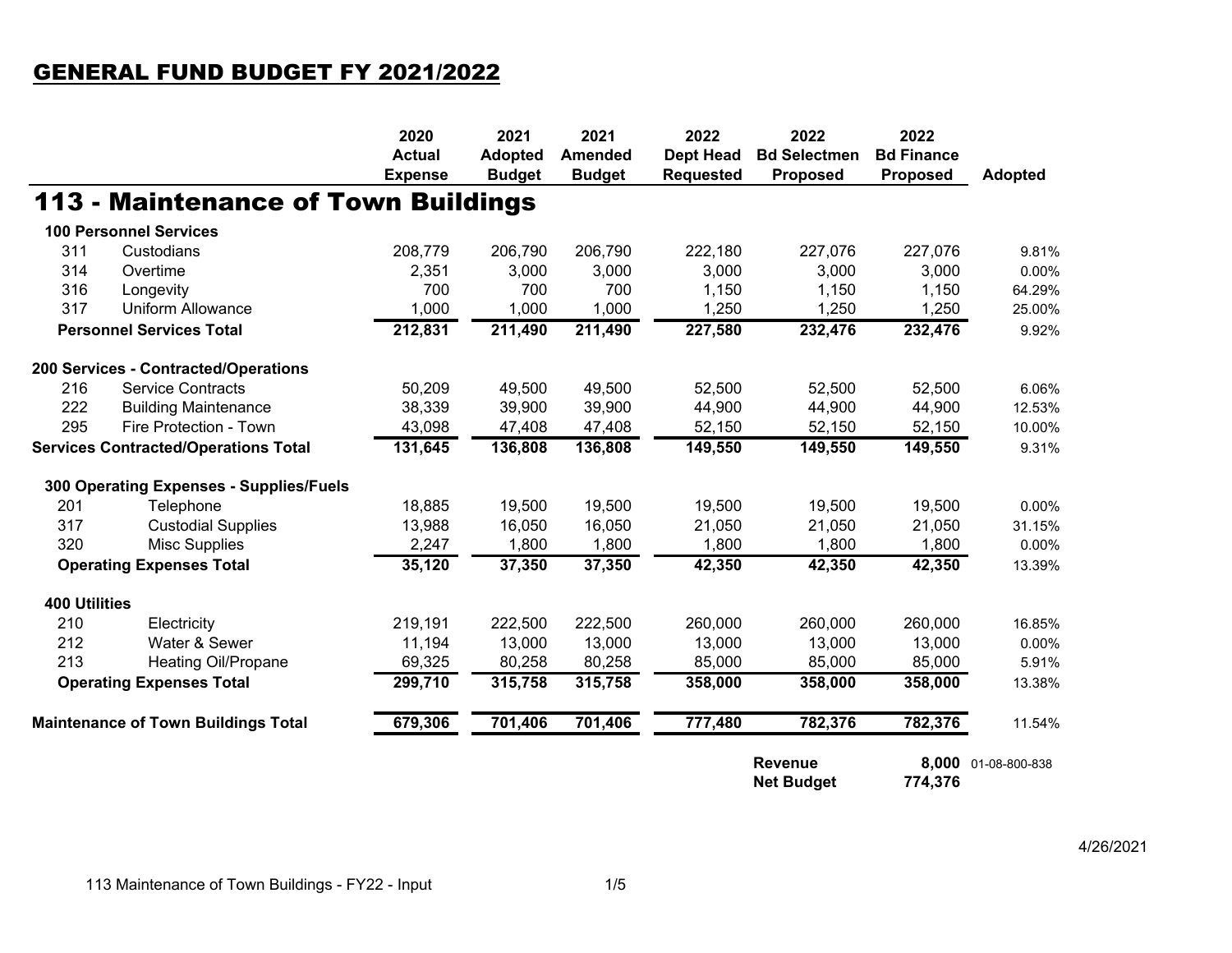### TOWN OF EAST LYME FY 2021/2022

#### **Dept No. Budget Input Dept Maint of Town Bldgs 26-Apr-21**

| Acct.                           | <b>Account</b><br><b>Description</b> | 21/22<br><b>Budget</b> | <b>Supporting Description of Activity</b>                                                                                                                                                                                                                                                                                                                                                                                                                                                                                                                                                                                                                                                                                                                                                                                                                                                                                                                                                                                                                                                       |
|---------------------------------|--------------------------------------|------------------------|-------------------------------------------------------------------------------------------------------------------------------------------------------------------------------------------------------------------------------------------------------------------------------------------------------------------------------------------------------------------------------------------------------------------------------------------------------------------------------------------------------------------------------------------------------------------------------------------------------------------------------------------------------------------------------------------------------------------------------------------------------------------------------------------------------------------------------------------------------------------------------------------------------------------------------------------------------------------------------------------------------------------------------------------------------------------------------------------------|
|                                 | <b>100 Personnel Services</b>        |                        |                                                                                                                                                                                                                                                                                                                                                                                                                                                                                                                                                                                                                                                                                                                                                                                                                                                                                                                                                                                                                                                                                                 |
| 311                             | Custodians                           | 227,076                | In the current FY 20-21, we have the following employees; 1 - 40 hr/wk FT Buildings & Grounds<br>Supervisor who oversees all the buildings and custodians and coordinates and participates in building<br>maintenance. We have a FT - 40 hr/ week custodial supervisor at Town Hall, a 30 hr/wk custodian<br>during the day and 40 hr/wk custodian at night at the ELCC and a 11 hr/wk part time floater that helps<br>clean the Field Services Bldg, the Em Mgt/Dispatch and the existing PD. All of these employees total<br>163 manhours. With the introduction of the Public Safety Building in next year's proposed budget, we<br>still have the 1 - 40 hr/wk FT Buildings & Grounds Supervisor, the ELCC coverage stays the same, but<br>the Town Hall/Probate Court custodian would drop from 40 to 32 hrs and we would add a 40 hr/wk FT<br>custodian to cover the Public Safety Building and the Field Services Building for a total of 182 hrs.<br>Attached is a spreadsheet of the current custodial coverage and the proposed for your information.<br>BoS updated UPSEU 2.25% COLA |
| 314                             | Overtime                             | 3,000                  | This overtime covers after hour call ins, emergencies, when town meetings run after regular building<br>close times and other situations that come up throughout the year.                                                                                                                                                                                                                                                                                                                                                                                                                                                                                                                                                                                                                                                                                                                                                                                                                                                                                                                      |
| 316                             | Longevity                            | 1,150                  | Time in service pay earned by employees per contract. The reason for the increase is that two of the<br>FT employees reached higher incentive levels for their longevity in this coming year.                                                                                                                                                                                                                                                                                                                                                                                                                                                                                                                                                                                                                                                                                                                                                                                                                                                                                                   |
| 317                             | Uniform Allowance<br>1,250           |                        | Each union employee receives a \$250 uniform allowance per contract so with 5 FT employees this<br>amounts to \$1,250.                                                                                                                                                                                                                                                                                                                                                                                                                                                                                                                                                                                                                                                                                                                                                                                                                                                                                                                                                                          |
| <b>Personnel Services Total</b> |                                      | 232,476                |                                                                                                                                                                                                                                                                                                                                                                                                                                                                                                                                                                                                                                                                                                                                                                                                                                                                                                                                                                                                                                                                                                 |

**200 Services - Contracted/Operations**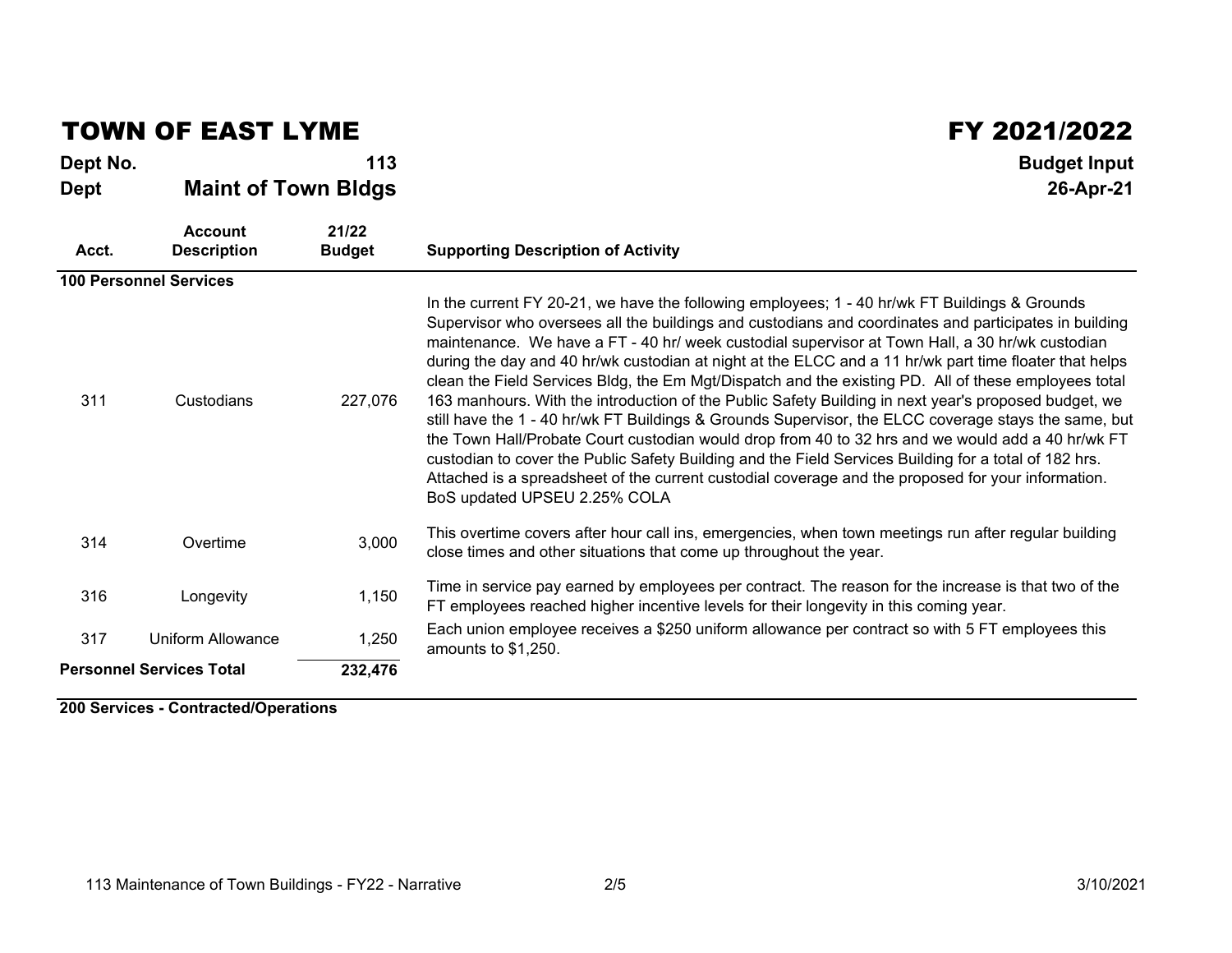| Acct.                                | <b>Account</b><br><b>Description</b>    | 21/22<br><b>Budget</b> | <b>Supporting Description of Activity</b>                                                                                                                                                                                                                                                                                                                                                                                                                                                                                                                                                                                                                                                                                                                                                                                                                                                                                  |  |  |  |  |
|--------------------------------------|-----------------------------------------|------------------------|----------------------------------------------------------------------------------------------------------------------------------------------------------------------------------------------------------------------------------------------------------------------------------------------------------------------------------------------------------------------------------------------------------------------------------------------------------------------------------------------------------------------------------------------------------------------------------------------------------------------------------------------------------------------------------------------------------------------------------------------------------------------------------------------------------------------------------------------------------------------------------------------------------------------------|--|--|--|--|
| 216 Service contracts                |                                         | 52,500                 | This line item is for building maintenance service contracts. We are proposing preventive maintenance<br>HVAC contracts for the Town Hall, Community Center, the new Public Safety Bldg and the Public<br>Works Garage. All other building and any repairs would be paid on a time and materials basis.<br>Additionally we need to pay for security coverage at the following locations; ELCC (Fire/Burgular),<br>Town Hall (F/B), FFD (F), NFD Main (F), NFD Sta 2 (F), FSB (F/B), Old PD (F), PSB (F), Sam Smith<br>House (F), 12 Roxbury garage (F) and the Trans Sta (B). Also we need to have the fire alarms tested<br>at the ELCC, Town Hall, FFD, NFD Main, NFD Sta 2, FSB, PSB, Old Garage and the Sam Smith<br>house. We also have inspection and service requirements for the sprinklers at the Community Center<br>and FSB, and servicing of fire extinguishers and pest control throughout all the buildings. |  |  |  |  |
| 222 Building Maintenance             |                                         | 44,900                 | Coverage for emergency repairs, general building maintenance and repair contractors. This account<br>also includes necessary building improvements to stairs, lighting, carpets, window, etc. that are not<br>included as capitol projects. We are proposing to raise this line item by \$5,000 to include building<br>maintenance costs at the new Public Safety building.                                                                                                                                                                                                                                                                                                                                                                                                                                                                                                                                                |  |  |  |  |
| 52,150<br>295 Fire Protection - Town |                                         |                        | This line items has been increasing by 10% per year per the request of the W&S commission. This<br>number used to be over \$70k over 20 years ago but was drastically reduced back then when the water<br>department was flush with money. The Water & Sewer Commission is looking to keep growing this<br>payment until they get back to what the levels were over 20 years ago. The \$52,150 is still only about<br>\$63/hydrant (the Town has about 825 public fire hydrants) where as other area utility companies<br>charge municipalities over \$100/hydrant for fire protection services.                                                                                                                                                                                                                                                                                                                           |  |  |  |  |
|                                      | <b>Services/Contract/Oper Total</b>     | 149,550                |                                                                                                                                                                                                                                                                                                                                                                                                                                                                                                                                                                                                                                                                                                                                                                                                                                                                                                                            |  |  |  |  |
|                                      | 300 Operating Expenses - Supplies/Fuels |                        |                                                                                                                                                                                                                                                                                                                                                                                                                                                                                                                                                                                                                                                                                                                                                                                                                                                                                                                            |  |  |  |  |
| 201                                  | Telephones                              | 19,500                 | This includes the charges for phone and networking communication at the town hall and the<br>community center, as well most of the Town cell phones. The cost for the phone lines is approx<br>\$2,600, the cost for the voice over internet (VOIP) is approx \$11,000, the cell phone monthly service<br>plus equipment is approx \$4,700 and the balance is of the nutmeg network (\$1,200).                                                                                                                                                                                                                                                                                                                                                                                                                                                                                                                             |  |  |  |  |
| 317                                  | <b>Custodial Supplies</b>               | 21,050                 | This is the line item to purchase cleaning supplies for the town hall, FSB, the community center. We<br>are increasing this line by \$5,000 in this coming year to also cover the new Public Safety Bldg.                                                                                                                                                                                                                                                                                                                                                                                                                                                                                                                                                                                                                                                                                                                  |  |  |  |  |
| 1,800<br>320<br><b>Misc Supplies</b> |                                         |                        | This line item covers safety shoes, training, mileage for staff using non town vehicles and any other<br>misc items needed to do their jobs                                                                                                                                                                                                                                                                                                                                                                                                                                                                                                                                                                                                                                                                                                                                                                                |  |  |  |  |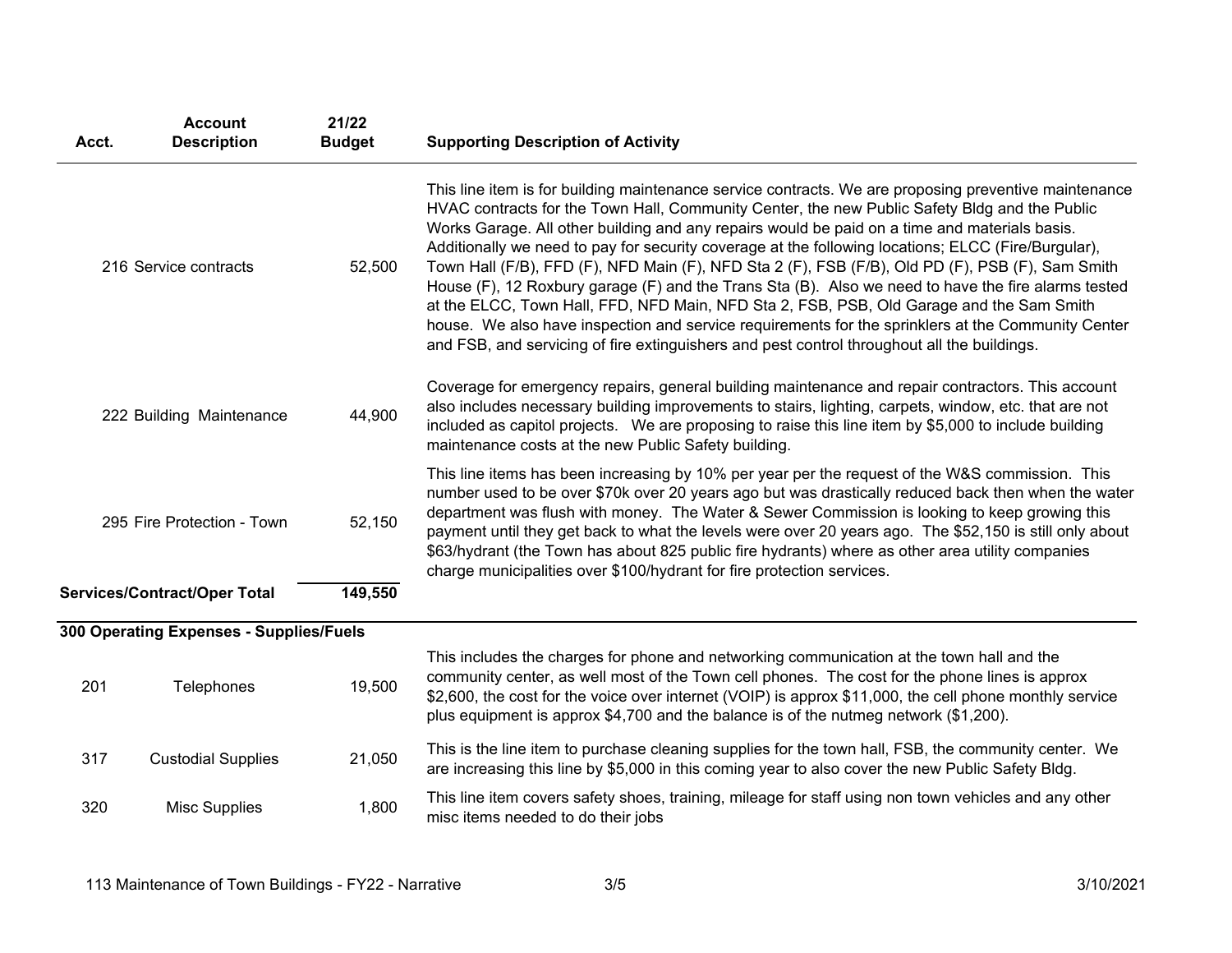| Acct.                | 21/22<br><b>Account</b><br><b>Budget</b><br><b>Description</b> |         | <b>Supporting Description of Activity</b>                                                                                                                                                                                                                                                                                                                                                                                                                                                                                                                                                                                                                                                                                                                                                                                                                                          |  |  |  |  |  |  |
|----------------------|----------------------------------------------------------------|---------|------------------------------------------------------------------------------------------------------------------------------------------------------------------------------------------------------------------------------------------------------------------------------------------------------------------------------------------------------------------------------------------------------------------------------------------------------------------------------------------------------------------------------------------------------------------------------------------------------------------------------------------------------------------------------------------------------------------------------------------------------------------------------------------------------------------------------------------------------------------------------------|--|--|--|--|--|--|
|                      | <b>Services/Contract/Oper Total</b>                            | 42,350  |                                                                                                                                                                                                                                                                                                                                                                                                                                                                                                                                                                                                                                                                                                                                                                                                                                                                                    |  |  |  |  |  |  |
| <b>400 Utilities</b> |                                                                |         |                                                                                                                                                                                                                                                                                                                                                                                                                                                                                                                                                                                                                                                                                                                                                                                                                                                                                    |  |  |  |  |  |  |
| 210                  | Electricity                                                    | 260,000 | This line item covers electricity usage at the following locations; the radio equip on the Water tower on<br>Boston post rd, the park clock on main st, the emergency dispatch center, traffic signals, town hall, the<br>Niantic Fire Dept at 6 & 8 Grand St and at Station 2, the transfer station, the community center,<br>Flanders Fire Dept, the existing PD on Main St, 12 roxbury garage and at the Field Services Building<br>on Capitol Dr. We are projecting the new Public Safety Bldg to cost approx \$60,000 for the year for<br>electricity but the first year will be important to pegging this line item going forward. We are assuming<br>the ex. PD would drop next to zero after the PD moves out in Aug/Sept and we cut in 1/2 the<br>proposed usage at the current dispatch/emergency mgt bldg as there will still be equipment running at<br>this facility. |  |  |  |  |  |  |
| 212                  | Water & Sewer                                                  | 13,000  | This covers water and sewer charges for the following facilities. Town Hall, FSB, Smith Harris House,<br>NFD Main Station, NFD Sta 2, FFD, 12 Roxbury Rd Garage, the ELCC, and the Emergency Dispatch<br>bldg. The new PSB is not on town water or sewer but the elimation of the existing PD bldg will be<br>offset by higher water and sewer rates.                                                                                                                                                                                                                                                                                                                                                                                                                                                                                                                              |  |  |  |  |  |  |
| 213                  | <b>Heating Oil/Propane</b>                                     | 85,000  | We try to best gauge what this line will be but it is tough to determine how warm or cold the winter will<br>be. We increased this line to take on the additional propane that will be needed in the new PSB. That<br>increase is offset by favorable fuel oil and propane prices for next winter.                                                                                                                                                                                                                                                                                                                                                                                                                                                                                                                                                                                 |  |  |  |  |  |  |
|                      | <b>Services/Contract/Oper Total</b>                            | 358,000 |                                                                                                                                                                                                                                                                                                                                                                                                                                                                                                                                                                                                                                                                                                                                                                                                                                                                                    |  |  |  |  |  |  |
|                      | <b>Maint of Town Buildings Total</b>                           | 782,376 |                                                                                                                                                                                                                                                                                                                                                                                                                                                                                                                                                                                                                                                                                                                                                                                                                                                                                    |  |  |  |  |  |  |